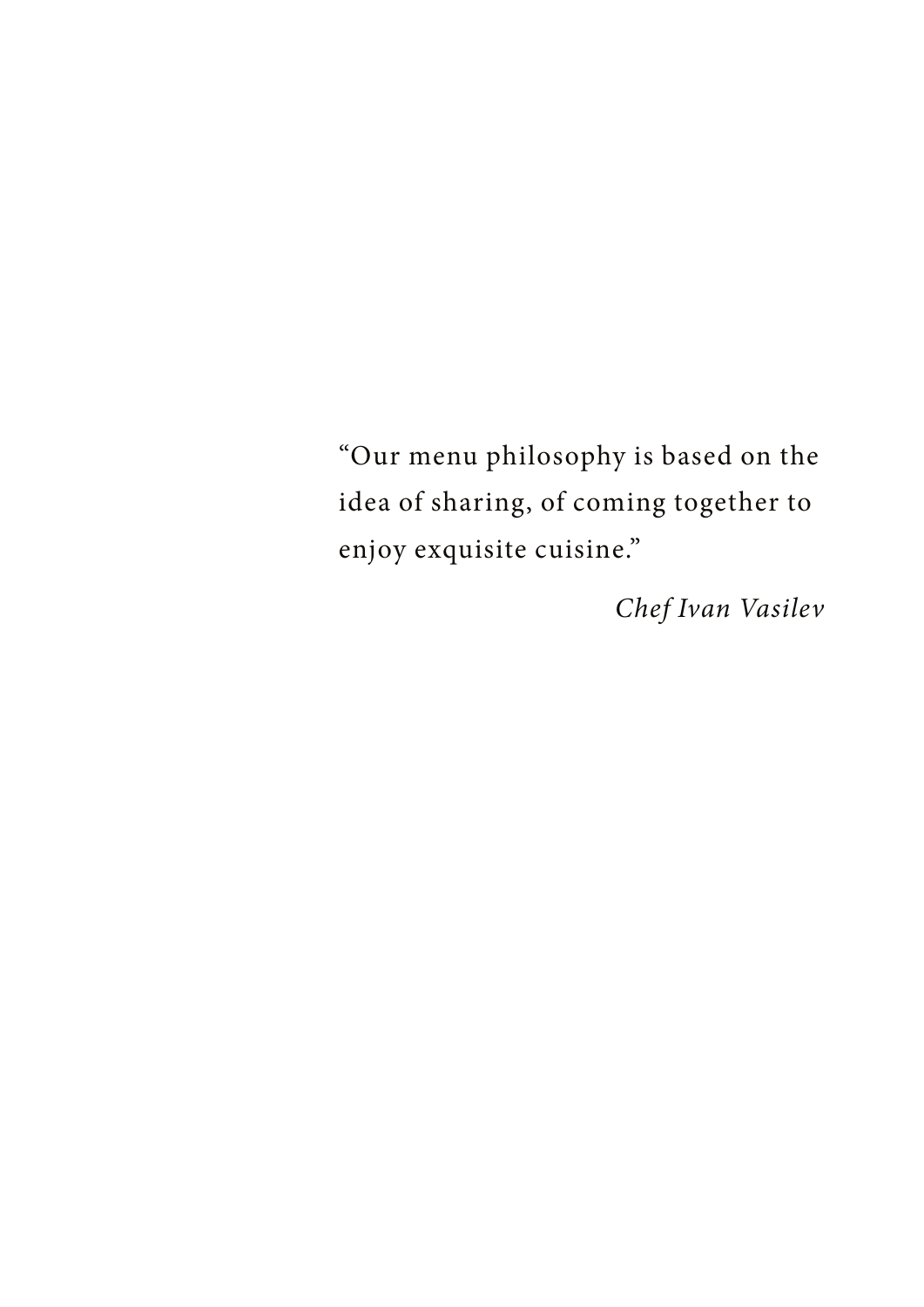Antipasti

| POLPO ALLA MEDITERRANEA<br>sustainable octupus, potatoes, fresh and sundried Da Lat tomatoes<br>broad beans, Taggiasca olives, lemon zest                  | 420     |
|------------------------------------------------------------------------------------------------------------------------------------------------------------|---------|
| <b>CAI AMARI FRITTI</b><br>fried baby calamari, pink pepper, lime, yogurt-chive sauce                                                                      | 360     |
| <b>BRUSCHETTE</b><br>toasted multigrain bread, stracciatella, ripe tomatoes<br>Taggiasca olives, fresh basil, flake salt                                   | 250     |
| S ANTIPASTO ALL'ITALIANA<br>cold cuts and cheese board served with warm rosemary focaccina<br>green olives, cherry mozzarella, stuffed sweet chilli pepper | 470/900 |
| <b>CRUDO DI SALMONE</b><br>sustainable salmon crudo, pink pepper, fennel, mint<br>orange dressing                                                          | 410     |
| <b>CARPACCIO DI MANZO</b><br>beef tenderloin carpaccio, organic pickled mushrooms<br>light pecorino cream, baby shiso cress                                | 550     |
| <b>N</b> BURRATA E POMODORINI<br>organic heirloom tomato salad, burrata, crispy vegetables<br>basil pesto                                                  | 420     |
| <b>PROSCIUTTO DI SAN DANIELE</b><br>hand sliced 24-month prosciutto di San Daniele, figs<br>kiwi, buffalo mozzarella, tigelle bread                        | 500     |
| <b>INSALATA RICCA</b><br>mixed leaves, prawns, cherry tomatoes, ham, corn, artichoke<br>carrot, honey dressing, Grana Padano                               | 350     |
| <b>RUCOLA</b><br>arugula, sundried tomatoes, Grana Padano, organic seeds<br>balsamic dressing                                                              | 260     |
| <b>INSALATA PRIMAVERA</b><br>mixed lettuce, beetroot, cucumbers, tomatoes, red onion<br>fennel, orange wedges, raspberry dressing                          | 240     |
| <b>DINSALATA VERDE</b><br>mixed green leaves salad, organic seeds, balsamic, lemon dressing                                                                | 190     |
| P Plant based<br>S Signature item                                                                                                                          |         |

*All prices are times 1,000 in Vietnam Dong (VND) and are subject to service charge and then VAT Please inform our colleagues about specific food allergies and intolerances*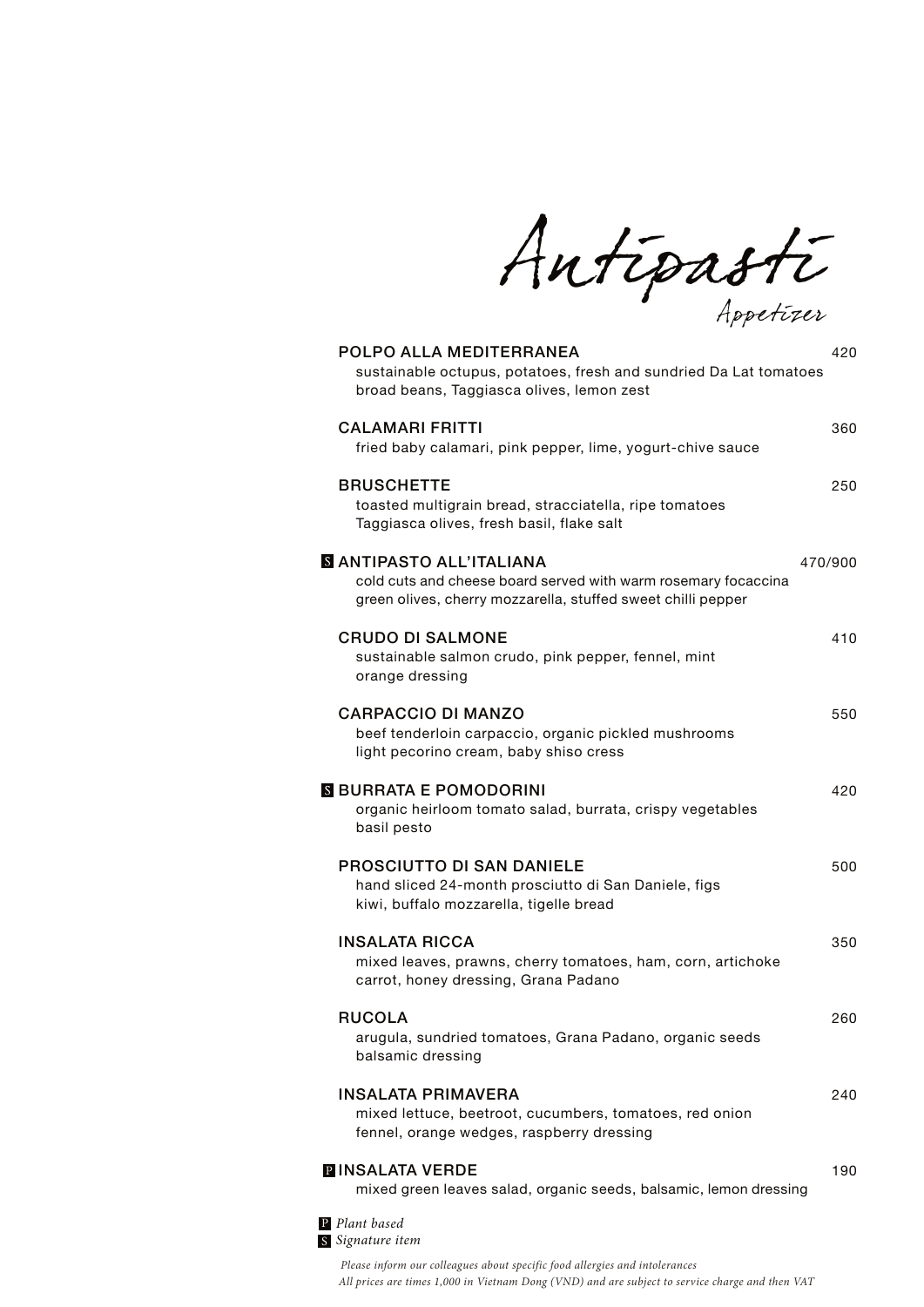Le Luppe

| S CASSERUOLA DI FRUTTI MARE IN CROSTA DI PANE<br>baked seafood soup, bread crust | 380 |
|----------------------------------------------------------------------------------|-----|
| <b>E MINESTRONE ALLA GENOVESE</b><br>seasonal vegetable soup, basil pesto        | 270 |
| <b>ZUPPA DEL GIORNO</b><br>seasonal daily soup                                   | 230 |

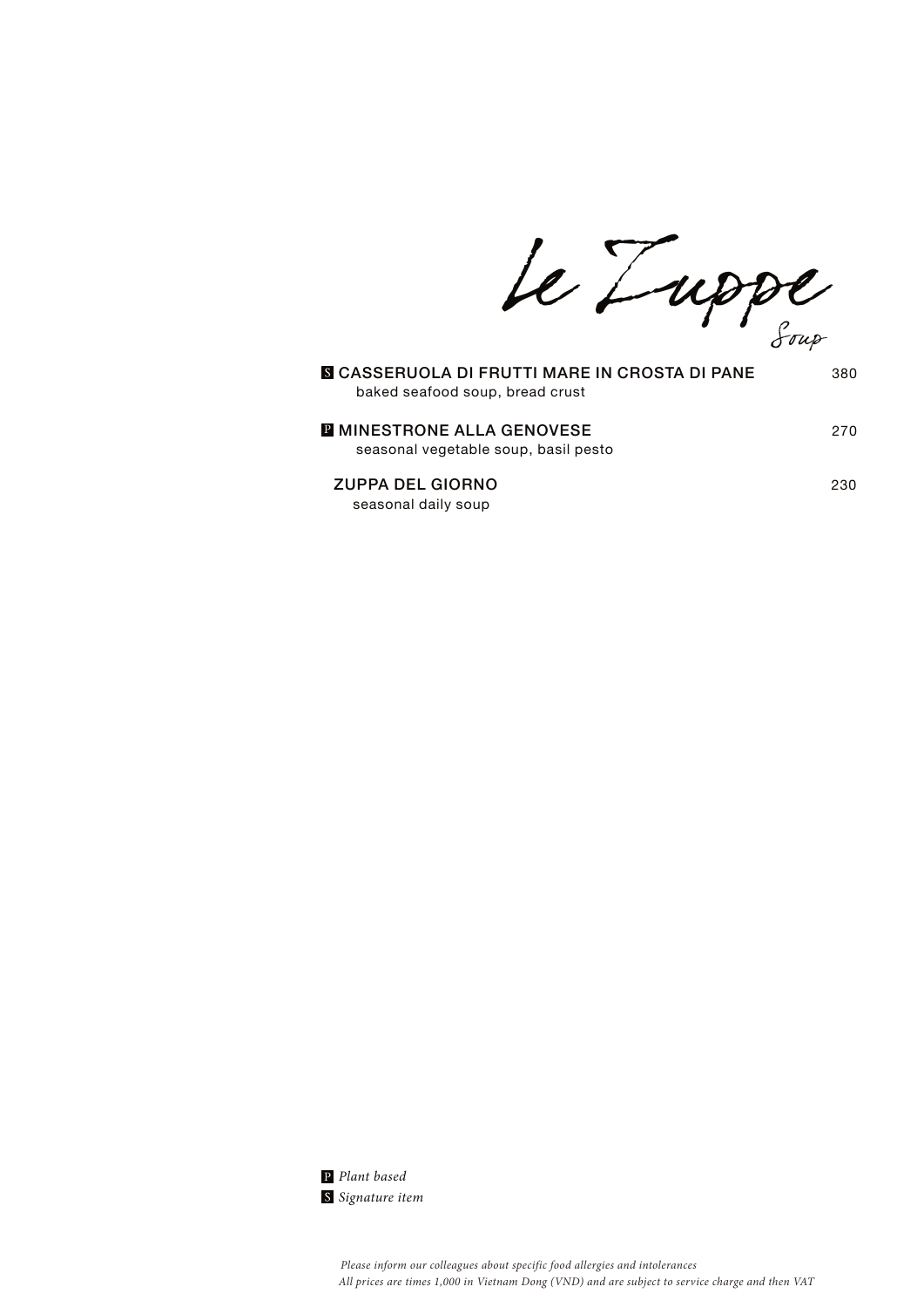Primi Della Casa Pasta & Risotto

| <b>PAGLIA E FIENO</b><br>"straw & hay" tagliatelle, Iberian secreto<br>porcini mushroom white ragu                        | 470   |
|---------------------------------------------------------------------------------------------------------------------------|-------|
| S DOPPIO RAVIOLO<br>roast veal and burrata stuffed ravioli, gravy, Grana Padano                                           | 440   |
| <b>SLINGUINE ALL'ASTICE</b><br>live Canadian lobster "Garofalo" linguine<br>fresh and semi dried Da Lat tomatoes, dill    | 1,750 |
| <b>LASAGNA ALLA BOLOGNESE</b><br>traditional beef ragu lasagna                                                            | 380   |
| SPAGHETTI CHITARRA ALLA LUCIANA<br>homemade square spaghetti, sautéed seafood<br>octopus tomato sauce                     | 550   |
| <b>SLINGUINE VONGOLE E BOTTARGA</b><br>squid ink linguine pasta, Nam Dinh clams, Da Lat cherry tomatoes<br>cured fish roe | 380   |
| RISOTTO AI FUNGHI PORCINI<br>Porcini mushroom "Carnaroli" risotto, sweet garlic cream<br>Parmigiano - Reggiano flakes     | 590   |
| <b>TORTELLI CAPRESE</b><br>burrata, cherry tomatoes coulis, basil pesto, Taggiasca olives<br>Grana Padano                 | 360   |
| <b>FETTUCCINE INTEGRALI</b><br>whole wheat fettucine pasta, tomatoes and vegetables ragu<br>fresh basil                   | 295   |
|                                                                                                                           |       |

*Sharing for two or more*

## PACCHERI CON GRANCHIO REALE 3,800 paccheri "Garofalo", Alaskan king crab, bisque

organic cherry tomatoes

*Signature item* P *Plant based*

> *All prices are times 1,000 in Vietnam Dong (VND) and are subject to service charge and then VAT Please inform our colleagues about specific food allergies and intolerances*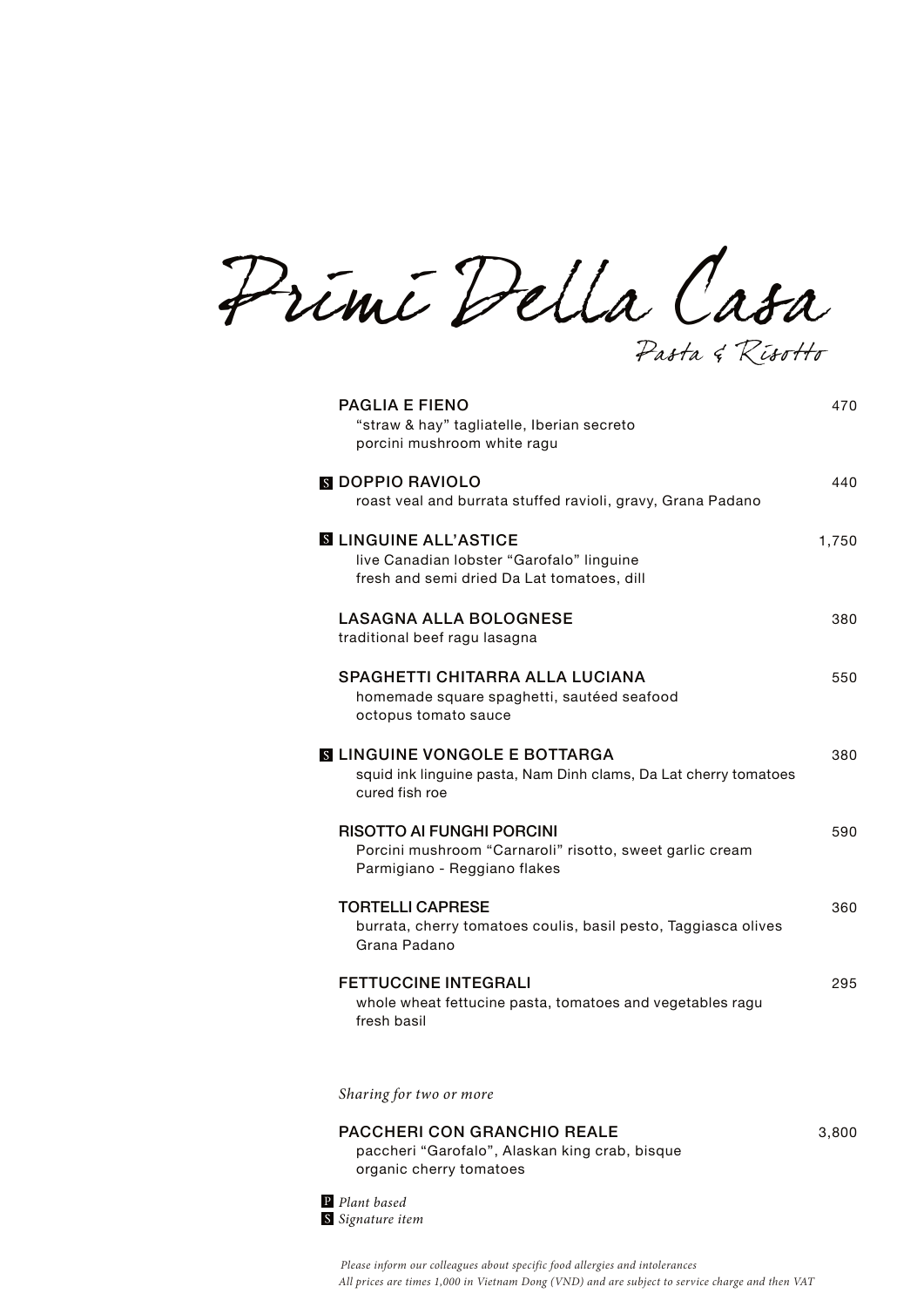Secondi Di Terra E Mare

| <b>BACCALÁ ALLA PUTTANESCA CON COUSCOUS</b><br>salted cod fish, Puttanesca sauce, couscous                                                                             | 710   |
|------------------------------------------------------------------------------------------------------------------------------------------------------------------------|-------|
| <b>GAMBERONI ALLA BUSARA</b><br>sustainable tiger prawns cook in spicy tomato sauce<br>chargrilled garlic bread, baby zucchini, lemon zest                             | 450   |
| <b>BARRAMUNDI</b><br>pan seared sustainable Barramundi, warm quinoa<br>grilled vegetables, fresh herbs, lemon                                                          | 480   |
| <b>ABBACCHIO ALLA ROMANA</b><br>fried lamb chops, garlic and lemon green beans, crushed potatoes                                                                       | 700   |
| <b>FILETTO DI MANZO</b><br>seared "corn fed Argentinian Angus" beef tenderloin, deep root<br>mushrooms, potato puree, Phú Quốc black pepper sauce                      | 1,370 |
| OSSOBUCO ALLA MILANESE<br>traditional slow cooked beef ossobuco, saffron risotto<br>roasted marrow, gremolata                                                          | 1,200 |
| <b>MS5 WAGYU TAGLIATA</b><br>sliced Wagyu beef striploin (200 grams)<br>arugula, organic cherry tomatoes, Grana Padano                                                 | 1,220 |
| <b>MS6/7 WAGYU RIBEYE</b><br>grilled Wagyu beef ribeye (300 grams)<br>arugula, organic cherry tomatoes, Grana Padano<br>VND 550,000 for per extra 100 grams            | 1,750 |
| Sharing for two or more                                                                                                                                                |       |
| S BRANZINO ALLA MEDITERRANEA<br>whole baked sustainable Barramundi, Nam Dinh clams,<br>baby potatoes, Taggiasca olives, cherry tomatoes<br>45-minutes preparation      | 1,250 |
| <b>GRIGLIATA DI MARE</b><br>chargrilled Canadian lobster, king prawns, calamari, Japanese scallops,<br>salmon, tuna, mussels, Mediterranean herbs and citrus seasoning | 2,890 |
| S FIORENTINA<br>Florence charcoal grilled T-bone steak, served with grill vegetables,<br>potato wedges, mushroom & Phú Quốc black pepper sauce                         | 3,450 |
| S Signature item                                                                                                                                                       |       |

Sea & Land Main Course

*Please inform our colleagues about specific food allergies and intolerances*

*All prices are times 1,000 in Vietnam Dong (VND) and are subject to service charge and then VAT*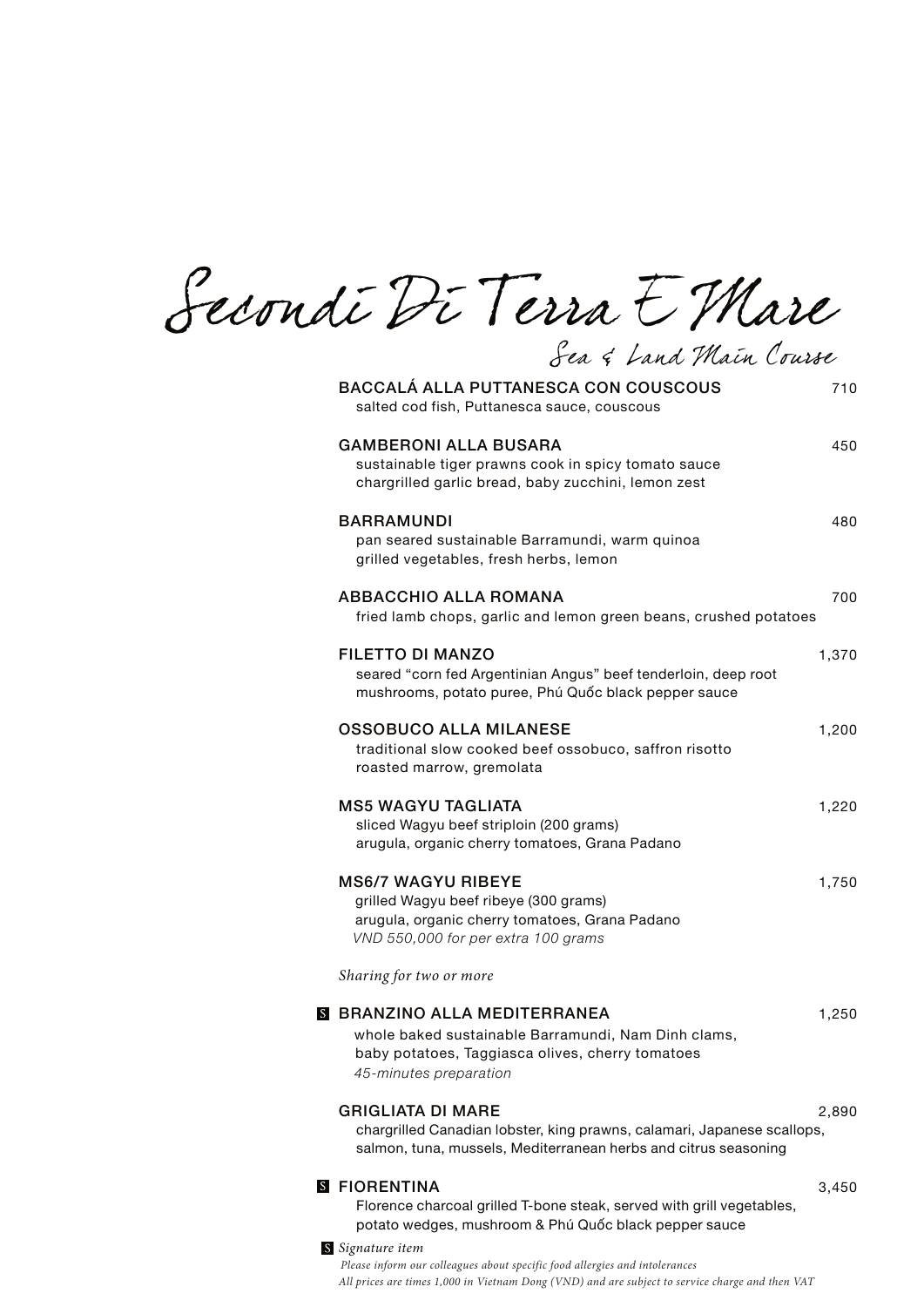Contorni Side dishes

| <b>TRUFFLE MASHED POTATOES</b>      | 150 |
|-------------------------------------|-----|
| ROSEMARY ROASTED BABY POTATOES      | 130 |
| <b>FRENCH FRIES</b>                 | 130 |
| SAUTÉED VEGETABLES IN OLIVE OIL     | 130 |
| <b>STEAMED VEGETABLES</b>           | 130 |
| <b>SAUTÉED SPINACH WITH GARLIC</b>  | 130 |
| <b>SAUTÉED CHAMPIGNON MUSHROOMS</b> | 130 |
| <b>MIXED VEGETABLE SALAD</b>        | 130 |
| <b>MIXED GREEN SALAD</b>            | 90  |

*All prices are times 1,000 in Vietnam Dong (VND) and are subject to service charge and then VAT*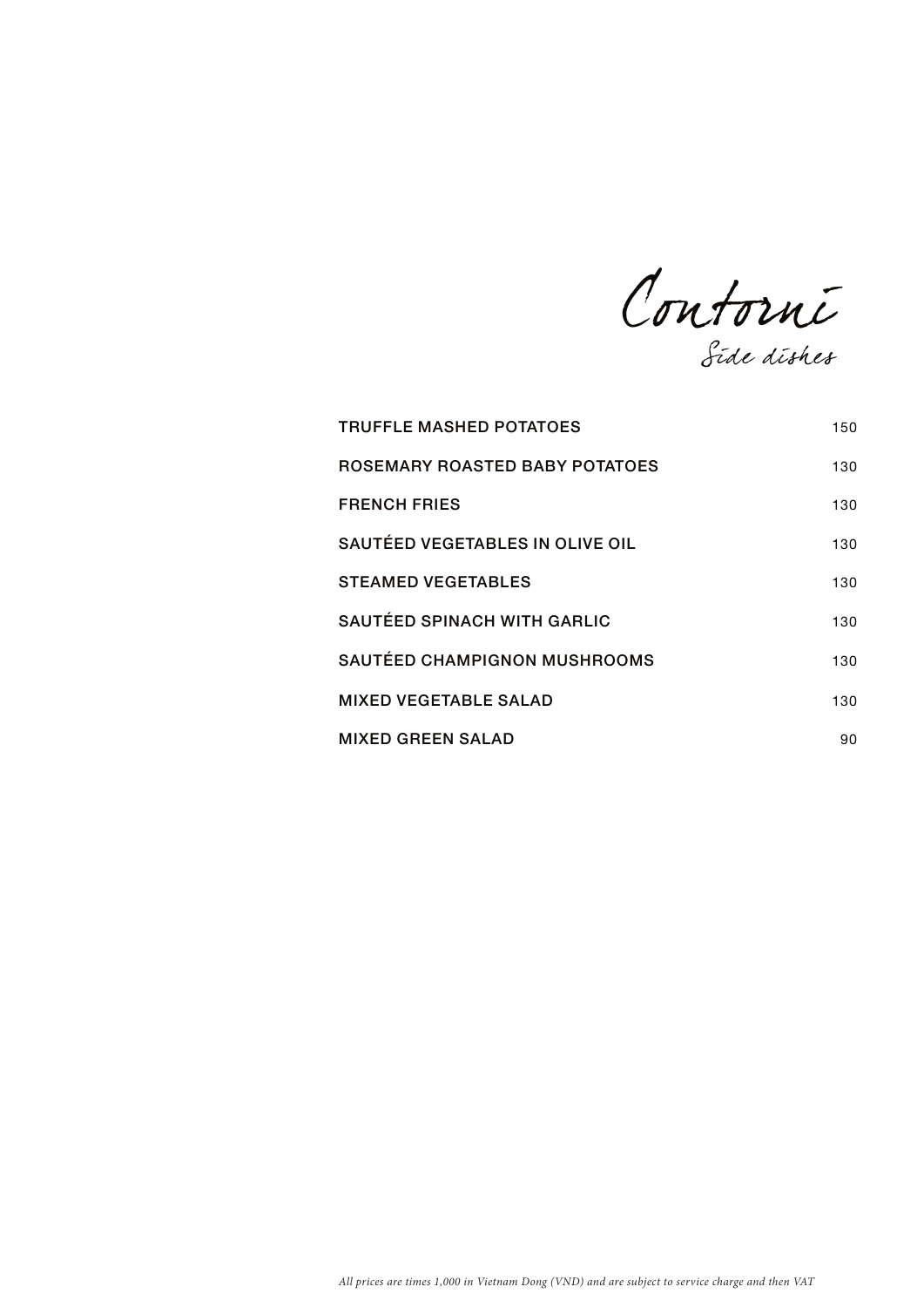Pizze in Forno A Legna

| Woodfired Firra                                                                                                                           |     |
|-------------------------------------------------------------------------------------------------------------------------------------------|-----|
| <b>FRUTTI DI MARE</b><br>tomato sauce, mozzarella, freshly sautéed seafood, oregano                                                       | 500 |
| <b>FORMAGGIOSA</b><br>mozzarella, Gorgonzola, Taleggio, Provolone, Grana Padano, Ricotta,<br>organic honey                                | 500 |
| <b>MARGHERITA</b><br>tomato sauce, mozzarella, fresh basil                                                                                | 250 |
| <b>CILIEGINA</b><br>tomato sauce, heirloom tomatoes, cherry mozzarella, arugula,<br>anchovies, dried oregano                              | 430 |
| <b>S</b> BURRATA<br>tomato sauce, mozzarella, fresh burrata, basil pesto                                                                  | 420 |
| <b>SAN DANIELE</b><br>tomato sauce, mozzarella, 24M San Daniele ham, arugula,<br>Grana Padano                                             | 450 |
| <b>CAPRICCIOSA</b><br>tomato sauce, mozzarella, cooked ham, fresh button mushroom,<br>black olives, artichoke, oregano                    | 390 |
| <b>PURGATORIO</b><br>tomato sauce, mozzarella, spicy salami, 'Nduja'<br>caramelized onions, dried oregano                                 | 330 |
| <b>CALZONE DEL BUONGUSTAIO</b><br>Provolone, sautéed mushrooms, Mortadella, basil pesto<br>organic cherry tomatoes                        | 360 |
| <b>VALDOSTANA</b><br>tomato sauce, mozzarella, raclette cheese, cooked ham<br>fresh chopped rosemary                                      | 360 |
| <b>TARANTELLA</b><br>tomato sauce, brown beech mushrooms, Coppa ham<br>buffalo mozzarella, fresh basil                                    | 420 |
| <b>NO SUPER LEGGERA</b><br>tomatoes, grilled vegetables, arugola, fresh & sun dried tomatoes, olives<br>P Plant based<br>S Signature item | 280 |
|                                                                                                                                           |     |

*All prices are times 1,000 in Vietnam Dong (VND) and are subject to service charge and then VAT Please inform our colleagues about specific food allergies and intolerances*